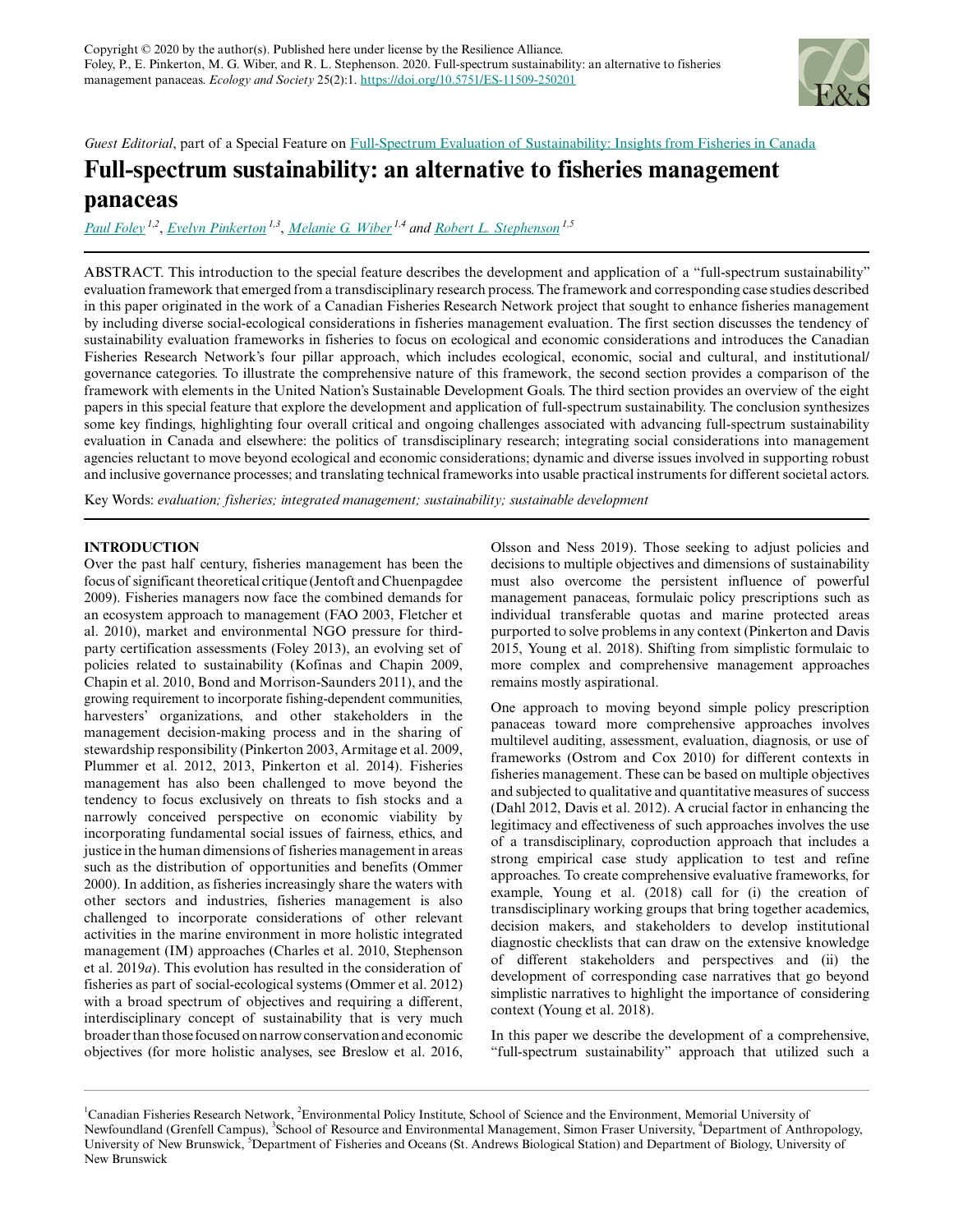transdisciplinary research process with corresponding case studies, which are published in this special feature. The papers collected in this volume are representative of the full-spectrum sustainability evaluation framework and case studies of the Canadian Fisheries Research Network (CFRN; Thompson et al. 2019) project and how they (individually and together) advance fisheries evaluation and diverse ecological, social/cultural, economic, community, and institutional considerations in management. This paper introduces this special feature, which provides more detailed treatment of results and conclusions of two synthesis papers published elsewhere (Stephenson et al. 2018, 2019*a*).

## **FULL-SPECTRUM SUSTAINABILITY AND THE CANADIAN FISHERIES RESEARCH NETWORK**

The practical application of the concept of sustainable development and sustainability is complex, contradictory, and fragmented, and is a source of both confusion and creativity (Lélé 1991, Meadowcroft 2000, Kates et al. 2005). Since the 1990s, sustainable development has often been understood to consist of three components: environmental protection, economic development, and social development (Kates et al. 2005). However, subsequent development of sustainability constructs has evolved without universal agreement on the details of the three components, and the practical development of evaluation and auditing frameworks for sustainability tend to prioritize particular elements and understandings. In fisheries, although sustainability is increasingly incorporated into international and national policy commitments, specific fisheries policy and management frameworks have continued to focus on conservation of fish stocks and marine environments, often to the exclusion of social considerations (Ommer 2000, Urquhart et al. 2013, Stephenson et al. 2017). Environmental nongovernmental organizations (NGOs) and market actors in the sustainable seafood movement, which use ranking systems, buying guides, traceability initiatives, certification programs, and various initiatives that combine one or several of these instruments (Jacquet and Pauly 2007, Parkes et al. 2010, Konefal 2013), have also tended to focus on conservation of fish stocks and marine ecosystems and not meaningfully engage with social dimensions (Ponte 2012, Micheli et al. 2014), a factor driving the emergence of alternative eco-certifications that incorporate ethical and social justice principles and criteria (Foley 2019). Some governmental and intergovernmental agencies, NGOs, fish harvester groups, and academic researchers have begun to develop tools to integrate social development dimensions into fisheries management, assessment, and marketing systems (Brooks et al. 2015, Symes and Hoefnagel 2010, Micheli et al. 2014, Kittinger et al. 2017, Stephenson et al. 2019*b*, Witter and Stoll 2017, Foley 2019). However, these initiatives also tend to be fragmented and little empirical research has been conducted to compare these assessment frameworks with actual fisheries and seafood contexts.

The research on which this special feature is based emerged from an innovative transdisciplinary research collaboration in Canada among fish harvesters, academic researchers, and government scientists (2010–2016) called the Canadian Fisheries Research Network (CFRN). The network was novel in its attempt to define requirements of multiple dimensions of sustainability in the Canadian context, its transdisciplinary and practical orientation linked to improving decision making, and its combining of conceptual development and practical testing through iterative framework processes and case studies (Stephenson et al. 2019*a*, Thompson et al. 2019). The network brought together fishing fleets, academics, and government to undertake coconstructed research on themes identified by industry to be critical to management. One project of this network, CFRN Project 1.1, focused on developing enhanced knowledge for an evolving fisheries management regime. Project 1.1 established an inclusive working group to develop a comprehensive framework for fishery evaluation that would redress a significant lacuna in "report card" approaches (Millennium Ecosystem Assessment 2005, Dahl 2012, Ommer et al. 2012, Pintér et al. 2012). The objective was to expand the established ecological tool kit to also include economic, social, and institutional/governance aspects (Triantafillos et al. 2014, Hicks et al. 2016). Graduate students and other members in the network undertook a series of case studies aimed especially at providing substance to the generally neglected social and institutional/governance considerations. The CFRN thus presented an opportunity to approach fisheries sustainability in a comprehensive way, through a transdisciplinary, coproduction method linking researchers from diverse fields with industry and government, and combining this approach with the identification of research objectives and case studies that "tested" framework development in empirical contexts.

The transdisciplinary process used by the CFRN resulted in a definition of full-spectrum sustainability that accounts for the diversity of relevant considerations of social-ecological systems. As part of the process, the group defined sustainable fisheries thus: "A sustainable fishery respects the ecological integrity of the ocean and its resources; is ethical, responsibly governed, economically viable and technologically appropriate; supports communities; draws on local culture, heritage, and diverse knowledge systems; and enhances health, wellbeing and the public good" (Stephenson et al. 2019*a*:482). The research and deliberation of the CFRN included a review of policies and international agreements relevant to Canada, the literature, and the combined experience of the team. The conclusion was that full-spectrum sustainability must be defined as having four pillars: ecological, economic, social-cultural, and institutional or governance. We accept that there are diverse perspectives on how to classify and to group objectives. The United Nations, for example, often defines sustainability along three pillars: economic development, social development, and environmental protection (e.g., Asche et al. 2018), and it has become common to talk of a "triple bottom line" (e.g., Elkington 2013). The major point of contention is whether institutional or governance objectives are a fourth pillar or perhaps an overarching lintel (Fig. 1). We argue that including governance as the fourth pillar is supported by increasing attention to influential institutional norms and practices, such as good management structures, effective decision making approaches, and legal obligations (including to Indigenous peoples), as well as by research showing that effective governance is often the weak link in achieving sustainability (Levin et al. 2016).

CFRN's definition of a sustainable fishery and its four-pillared approach to full-spectrum sustainability is rooted in the project's analysis of Canadian fisheries policies and international agreements. The project team reviewed these policies and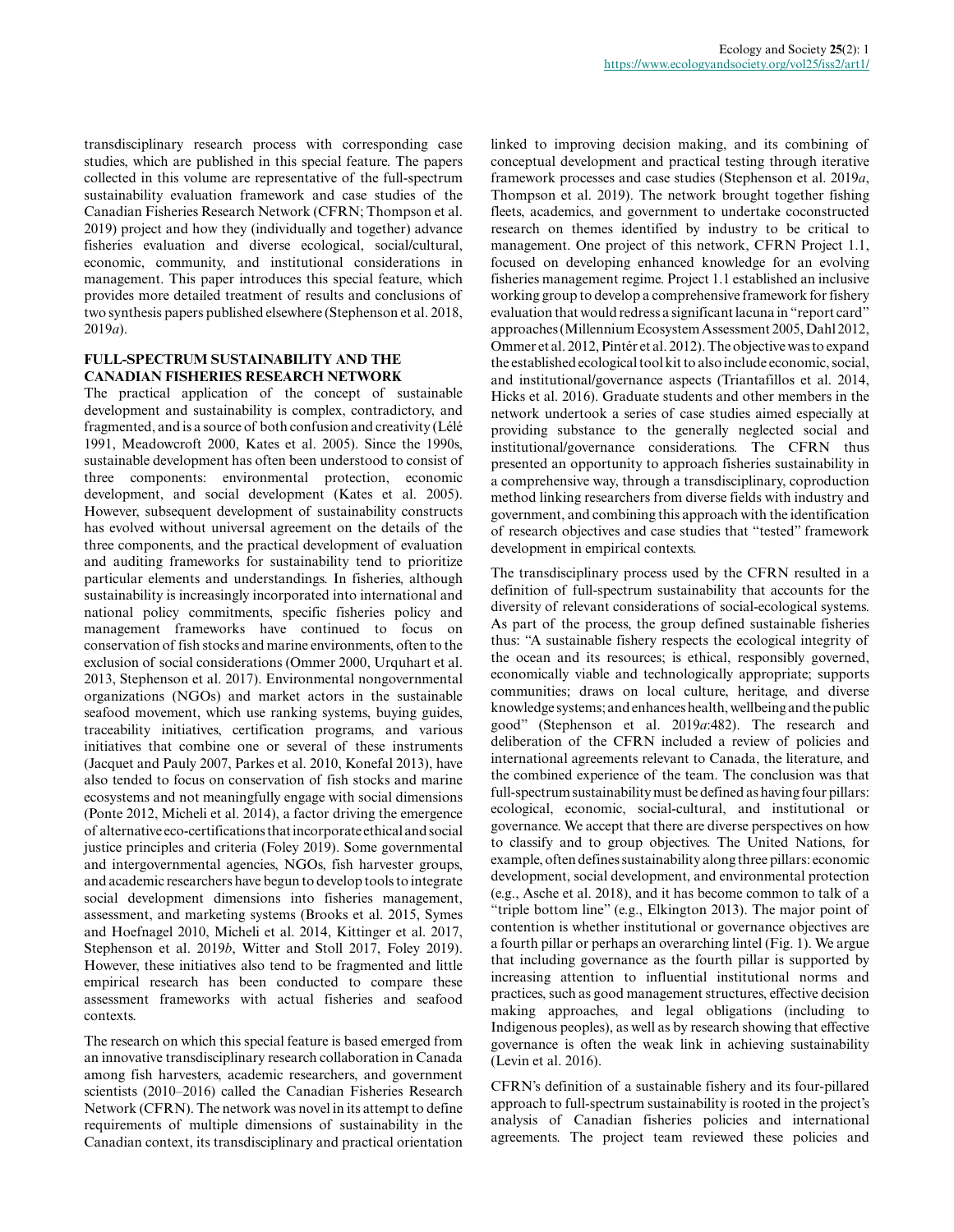

agreements and identified lists of objectives corresponding to the four pillars of sustainability. The objectives were then used as the basis for workshops and deliberations aimed at developing lists of specific elements and indicators within the four pillars. After several iterations of our framework, the resulting full-spectrum sustainability framework includes ecological, social, economic, and institutional candidate objectives for fishery planning, management, and evaluation. Further, each of the four categories offer candidate performance indicators that allow practical implementation (Stephenson et al. 2019*a*).

#### **FULL-SPECTRUM SUSTAINABILITY AND THE SUSTAINABLE DEVELOPMENT GOALS**

To illustrate the scope of the CFRN's approach to full-spectrum sustainability, it is helpful to compare it to elements of the Sustainable Development Goals (SDGs) of the UN 2030 Agenda for Sustainable Development adopted in 2015 (United Nations 2018). Although not restricted to fisheries, the SDGs are intended to link a comprehensive suite of aspects related to a sustainable future across sectors, and are indicative of international thinking about the scope of sustainability. Table 1 provides a comparison of SDG targets with elements (candidate objectives) of the CFRN framework. All of the CFRN framework elements are contained in the UN SDGs. The SDG's that are not directly identified in the CFRN framework are focused on terrestrial activities and general societal aspects (such as poverty, hunger, education, and energy use) that go beyond fisheries or other single sectors. The SDGs give clear indication of the need to consider the institutional aspects that make up the CFRN's fourth pillar.

## **CANADIAN FISHERIES RESEARCH NETWORK EXPLORATION OF FULL-SPECTRUM SUSTAINABILITY**

The CFRN team recognized the importance of not treating comprehensive evaluation frameworks as panaceas and instead incorporated nuanced empirical analyses (Young et al. 2018). The development of the framework used an iterative process in which preliminary drafts of the framework informed the development of initial sets of empirical case study research (Stephenson et al. 2019*a*). Presentations of findings from these early case studies informed workshops and discussions aimed at refining and finalizing the framework (e.g., Angel et al. 2019). This special feature contains eight papers that together illustrate the complexities of the development and application of the framework.

Angel et al. (2019) describe the development of an iteration of the sustainability indicator framework that supports a comprehensive, full-spectrum evaluation across three domains or high-level fields: governance, ecological, and socioeconomic. Evolving alongside the CFRN research process, this framework consists of a three-level, hierarchical structure of (1) domains, (2) dimensions, and (3) elements. Dimensions are the broad subject headings within each of the domains; they are used to organize conceptually similar elements, which comprise the third level of the hierarchy. For example, the governance domain contains three dimensions (institutional arrangements, decision-making process, decision outcomes), and in turn, the decision-making process dimension contains six elements (collaborative, transparent, inclusive, predictable, flexible, accountable). The framework thus provides a structure to facilitate the process of identifying objectives through a bottom-up approach in specific contexts. Indicators relevant to those specific contexts are to be identified and directly tied to the objectives in that particular instance. These fishery appropriate indicators can then help users to monitor, assess, and understand the impacts of human activities, and the effectiveness of management measures in achieving management objectives. This approach allows users of the sustainability indicator framework to do three things: (1) comprehensively and routinely identify relevant objectives and indicators; (2) systematically address each of the three domains without prioritizing any one domain over another; and (3) integrate multiple domains outside their areas of expertise, into a specific management program, project, or scheme. Finally, this paper illustrates that the sustainability indicator framework is both specific and flexible enough to be used across a range of fisheries management contexts.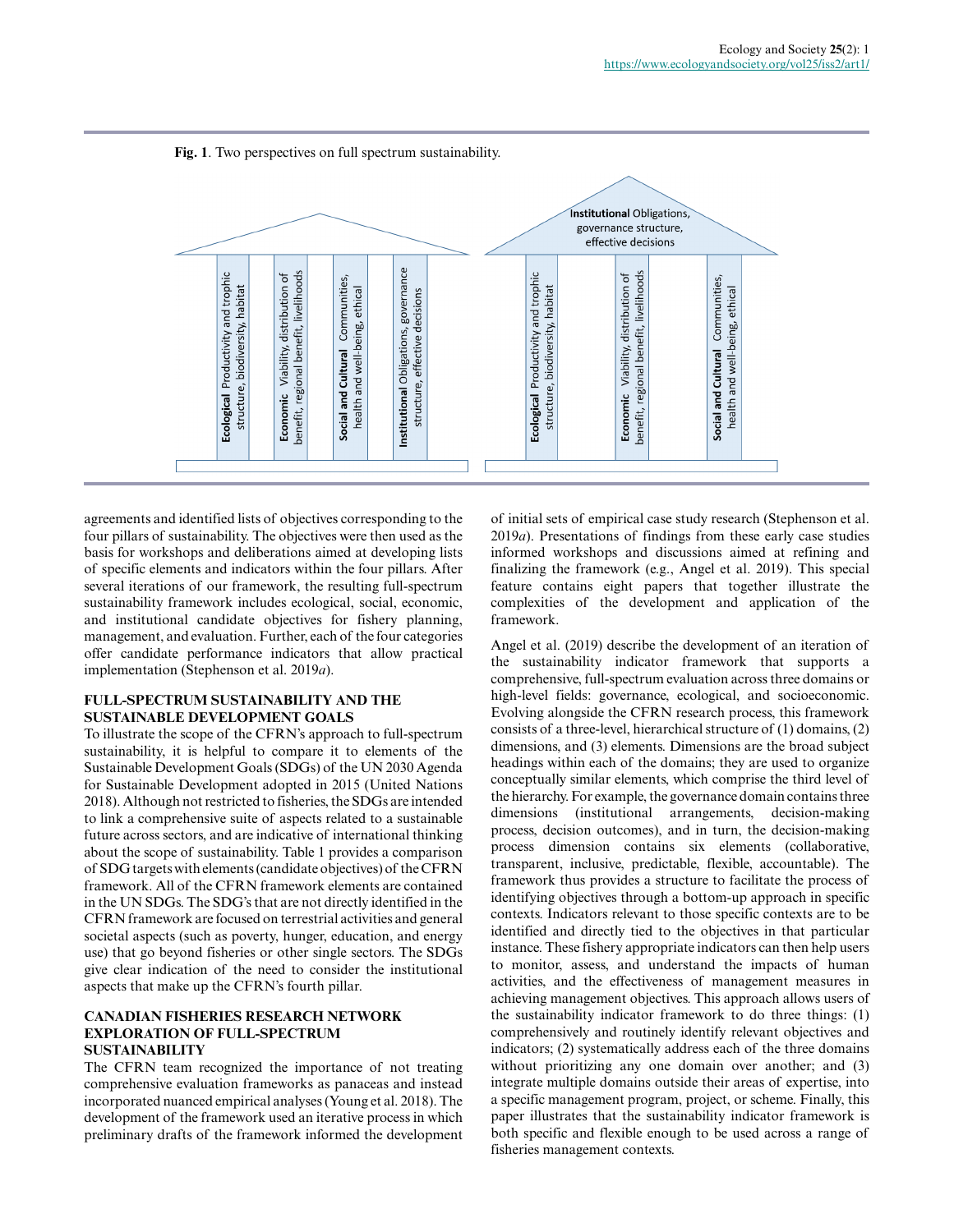**Table 1**. Comparison of elements of the Canadian Fisheries Research Network (CFRN) framework for comprehensive evaluation of sustainable fisheries with major targets of the UN Sustainable Development Goals (SDGs).

| <b>CFRN</b> Framework element               | <b>UN SDG Targets</b>                                                                 |
|---------------------------------------------|---------------------------------------------------------------------------------------|
| Ecological                                  |                                                                                       |
| • productivity and trophic structure        | SDG #14 Life below water                                                              |
| ·biodiversity                               | SDG #14 Life below water                                                              |
| • habitat and ecosystem integrity           | SDG #14 Life below water & SDG #13 Climate action                                     |
| Economic                                    |                                                                                       |
| •financial value and viability              | SDG#8 Decent work and economic growth                                                 |
| •distribution of access and benefits        | SDG #10 Reduced inequalities, SDG #5 Gender equality                                  |
| •regional economic benefits                 | SDG #9 Industry, innovation and infrastructure                                        |
| •livelihoods                                | SDG#9 Industry, innovation and infrastructure                                         |
| Social and cultural                         |                                                                                       |
| •sustainable communities                    | SDG #11 Sustainable cities and communities                                            |
| •health and well-being                      | SDG #3 Good health and well-being                                                     |
| •ethical fisheries                          | SDG #12 Responsible consumption and production                                        |
| Institutional                               |                                                                                       |
| • obligations to law and Indigenous Peoples | SDG #16 Peace, justice and strong institutions                                        |
| ·good governance structure                  | SDG #16 Peace, justice and strong institutions, SDG# 17 Partnerships for the<br>goals |
| • effective decision making processes       | SDG #16 Peace, justice and strong institutions                                        |
|                                             | SDGs not directly linked to CFRN framework: SDG #1 No poverty, #2 Zero                |
|                                             | hunger, #4 Quality education, #6 Clean water and sanitation, #7 Affordable            |
|                                             | and clean energy, #15 Life on land                                                    |

Jones and Stephenson (2019) explore potential application of the CFRN framework in practical management planning in the Bay of Fundy in eastern Canada. They first compare the scope of the CFRN framework with a set of community values criteria (CVC) developed after considerable public consultation by the Southwest New Brunswick Marine Resources Planning Initiative (later the SWNB Advisory Committee). Although the two frameworks share several features (especially in that they both emphasize the use of social performance indicators rather than the traditional ecological or economic criteria), the CFRN framework is more comprehensive in explicitly recognizing institutional or governance objectives as well. The paper goes on to compare the implications of considering the CFRN and CVC frameworks in evaluation of management plans for the herring (*Clupea harengus*) fishery and the recovery of the North Atlantic right whale (*Eubalena glacialis*) on the east coast. This evaluation demonstrates that the management plans are strong in their attention to ecological objectives but have gaps in the spectrum of considerations in current management planning, especially in relation to social, economic, and governance considerations. The authors propose that full-spectrum sustainability frameworks can provide, and should be used routinely as the basis for, analysis of policies and management plans, engagement and discussion among stakeholders in participatory governance, comparison of alternative management scenarios, and the generation of advice. Use of full-spectrum sustainability frameworks will allow better decisions on coastal activities that demand consideration of diverse social-ecological contexts and objectives.

Recognizing that third party market certification is becoming increasingly influential in the changing landscape of management, and that there is a need to integrate coastal management and to consider consistent management objectives across sectors, Mussells and Stephenson (2020) use the CFRN framework as a lens with which to compare certification schemes

for three sectors (fisheries, aquaculture, and forestry) of relevance to activities in southwest New Brunswick. This paper reveals (1) that the three certification schemes differ in the scope of their objectives in spite of having similar origins, (2) that a number of CFRN framework elements are not addressed in the certification schemes, and (3) that the certification scheme that most closely matches the CFRN framework is from the forestry sector. The Marine Stewardship Council (MSC) certification scheme for fisheries is the most different from the CFRN framework because it lacks consideration of social and economic aspects. The paper thus raises the question of why fisheries management and certification continue to fall behind other sectors in the consideration of a broad spectrum of management objectives.

Drawing on recent applications of the Foucault-inspired governmentality approach to natural resources, Foley, Okyere and Mather (2018) conceptualize the CFRN's full-spectrum sustainability assessment framework as an innovative and progressive "technology of government" that is guided by an "environmentality" distinct from those guiding prominent auditing frameworks such as the MSC's certification standard for sustainable fisheries. Whereas the MSC's standard focuses on target fish stocks and ecosystem health, the CFRN includes consideration of social development principles and indicators. Although many critical analyses suggest that auditing frameworks inherently reflect and reinforce a neoliberal agenda, Foley et al. argue that the CFRN framework demonstrates how multiple objectives can manifest in audit culture, including social justice-oriented environmentalities in the governance of natural resources. Through an analysis of Canada's northern shrimp fishery, the first Canadian fishery certified by the MSC, they use several components of the CFRN's framework to identify critical social development objectives such as (i) the distribution of access and benefits, (ii) a focus on regional economic benefits, and (iii) the importance of labor and livelihoods. What emerges from the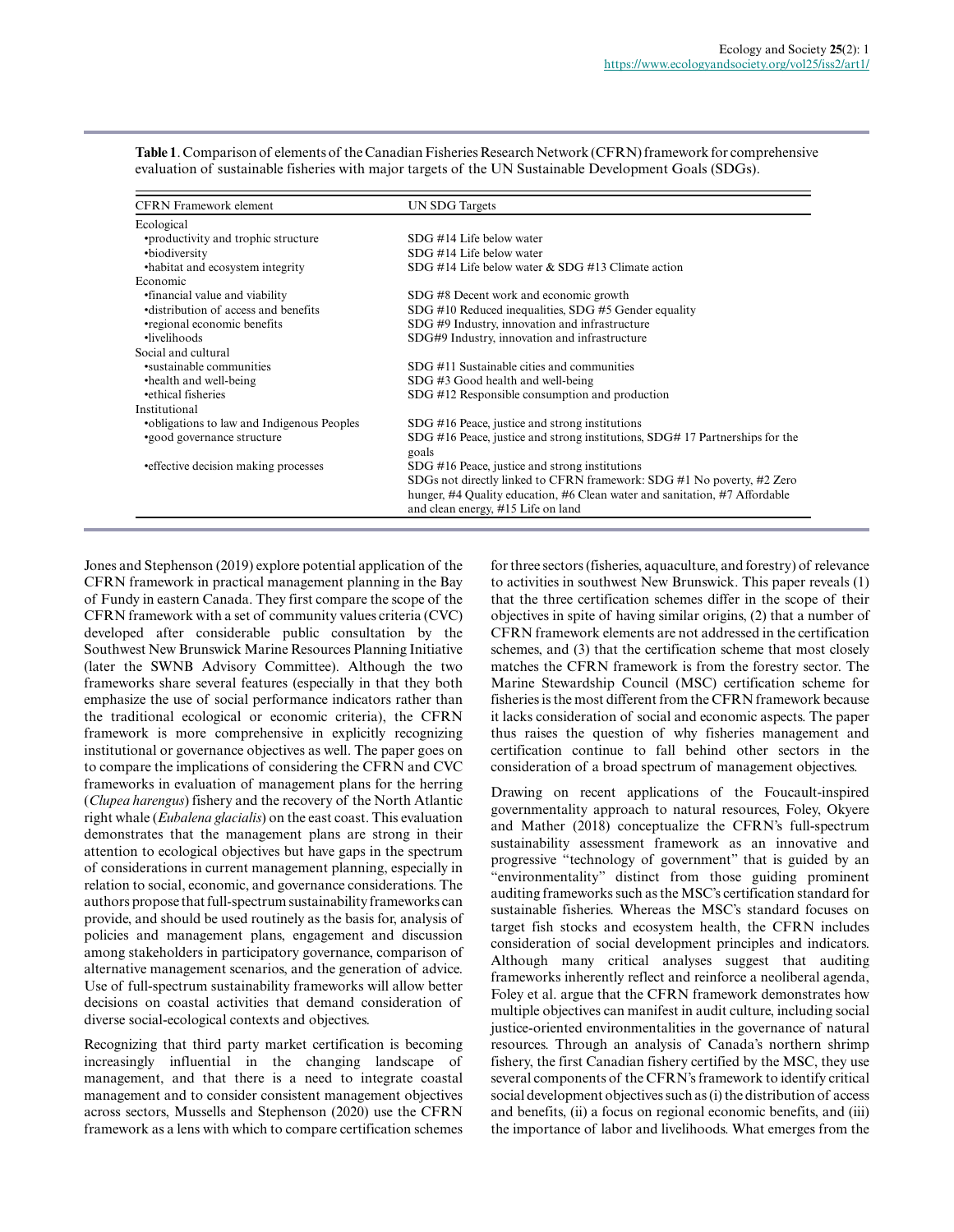analysis is categories of information and social dynamics invisible to, and excluded from, MSC assessments of the same fishery. The authors argue that such information and knowledge—including patterns of government decision making utilizing principles of equity in resource access, regional and community development benefits of resource use, and controversies over policy implementation and interpretation—can be of significant interest to decision makers, particularly in contexts where they have an interest in, or duty to consider, social impacts of policies.

Edwards and Pinkerton (2019) demonstrate the importance of considering multiple dimensions of ownership and control within a full-spectrum evaluation of fisheries management, in order to understand the full extent of these on the distribution of benefits. The hidden role of processor-controlled "holding licences" in the British Columbia halibut fishery is shown to be a major driver in the distribution of benefits, enabling processor control of where fishermen deliver their catch, and control of information fishermen receive about catch value. Although processors only own ~10% of the halibut individual transferable quotas (ITQs), they control more than half of halibut quota leasing through their use of holding licences. Processors lease quota from investors early in the season, transfer the unfished quota to their holding licence, and then lease it out to fishermen throughout the season when fish is delivered to them. Processors are thus able to act as brokers between quota owners (investors who lease out quota) and quota lessees (fishermen who lease in quota) because of their access to capital and information about who will lease out quota at what price. New developments in ITQ leasing practices in the last decade have resulted in fishermen receiving no information on the landed value of their catch, but only information on what they receive, which may be less than the difference between the lease price and the landed value. This payment to fishermen can be adjusted by processors to transfer virtually all of the risk of leasing ITQs to lessee fishermen. Oligopsonistic practices are not new in the fishing industry: what is new about this practice is the extent of control and the secrecy surrounding the original lessor identity, the lease prices paid, and the landed value of the catch. The paper identifies remedial actions government could take to improve transparency and prevent price distortions.

Barnett (2018) engages the CFRN full-spectrum sustainability assessment framework through an analysis of a case study from Barrington, Nova Scotia, where fishing households and enterprises have become significantly dependent upon lobster in a context of changing species abundance and changing access relations. Barnett uses a survey of captains and fishing households connected to lobster fisheries to examine changing distribution of access and benefits and identifies perceptions of future access. Based on the results, Barnett suggests that the process of creating the Integrated Fisheries Management Plan (IFMP) for Canadian lobster (and more generally) would benefit from improved understanding of socioeconomic data on the distribution of benefits, livelihoods, and fishing strategies. Whether fishing captains can maintain their livelihoods, for example, depends not only on the price and quantity of their catch, but also on the costs of entering a fishery and on the means available to enter a fishery. Such costs can be influenced by time of entry, costs of entry, availability of credit, and informal and formal/contractual arrangements between fishers and harvesters that give corporations de facto control over owner-operator licences.

Barnett thus calls for IFMPs to incorporate mechanisms that are sensitive to the complex social, economic, and institutional challenges of the intergenerational transfer of fishing access rights in coastal communities where households, captains, and crew members interact in changing conditions. Such mechanisms, moreover, ought to be developed collaboratively and with interdisciplinary perspectives because of the challenges of complex data requirements and the risk of unintended consequences. Attaining equity and fairness in economic and financial conditions, and in health and well-being, need to be objectives that are reflected in the rules and decision-making processes.

Squires and Wiber (2018) explore how an expanding fish stock offered a rare opportunity to support fishing enterprises and communities when traditional fish stocks were diminished or had failed. The Eastern Nova Scotia (ENS) snow crab fishery is one example, where in 2005, a growing stock allowed benefit-sharing among more than 700 harvesters. As a contributing case study on social and institutional aspects of sustainability, Squires and Wiber review the background of that fishery and the outcomes of the redistribution of fishery benefits. Based on more than 50 semistructured interviews, the case study demonstrates how conflict both flared up and was ultimately resolved, with the fishery remaining biologically sound and highly beneficial. According to informants, the ENS snow crab rates quite highly on several sustainability measures. Stock productivity has remained strong, and other ecological aspects are accounted for within the IFMP. Under the socioeconomic domain of the CFRN framework, snow crab allocation greatly improved local economic stability for individual fishing enterprises and communities. Institutionally, a well-functioning industry advisory board has been created and contributes to operational details of the ENS fishery. Management is generally considered effective. Economically, the strong market for snow crab allocations indicates satisfaction with financial returns and confidence in future prospects. However, Squires and Wiber show how the method chosen to manage the distribution in Eastern Nova Scotia did not guarantee that benefits remained in local communities. Institutional arrangements (structure and process) allowed benefits to exit communities, thus affecting equity and fairness and access stability over the long run. The pooling of ENS snow crab allocations in core companies has led to problems as fishermen age out of the industry, with the company structure facilitating the separation of benefits from active fishing enterprises. Finally, unfettered allocation transferability contributes to escalating prices, with few new entrants acquiring snow crab allocations. This affects intergenerational equity and the right to a livelihood. Squires and Wiber compare this crab fishery with other jurisdictions, where alternative approaches developed in conjunction with broad-based harvester organizations demonstrated better benefit retention in local communities.

Open conflict represents a serious challenge in fisheries management and Parlee and Wiber (2018) argue that such conflict is inevitable given the plurality of actors, interests, values, and uses of marine space. Unresolved conflict may impede governance objectives and threaten the sustainability of social-ecological systems. In southwest New Brunswick, conflict between inshore fishermen and aquaculture operators led to an innovative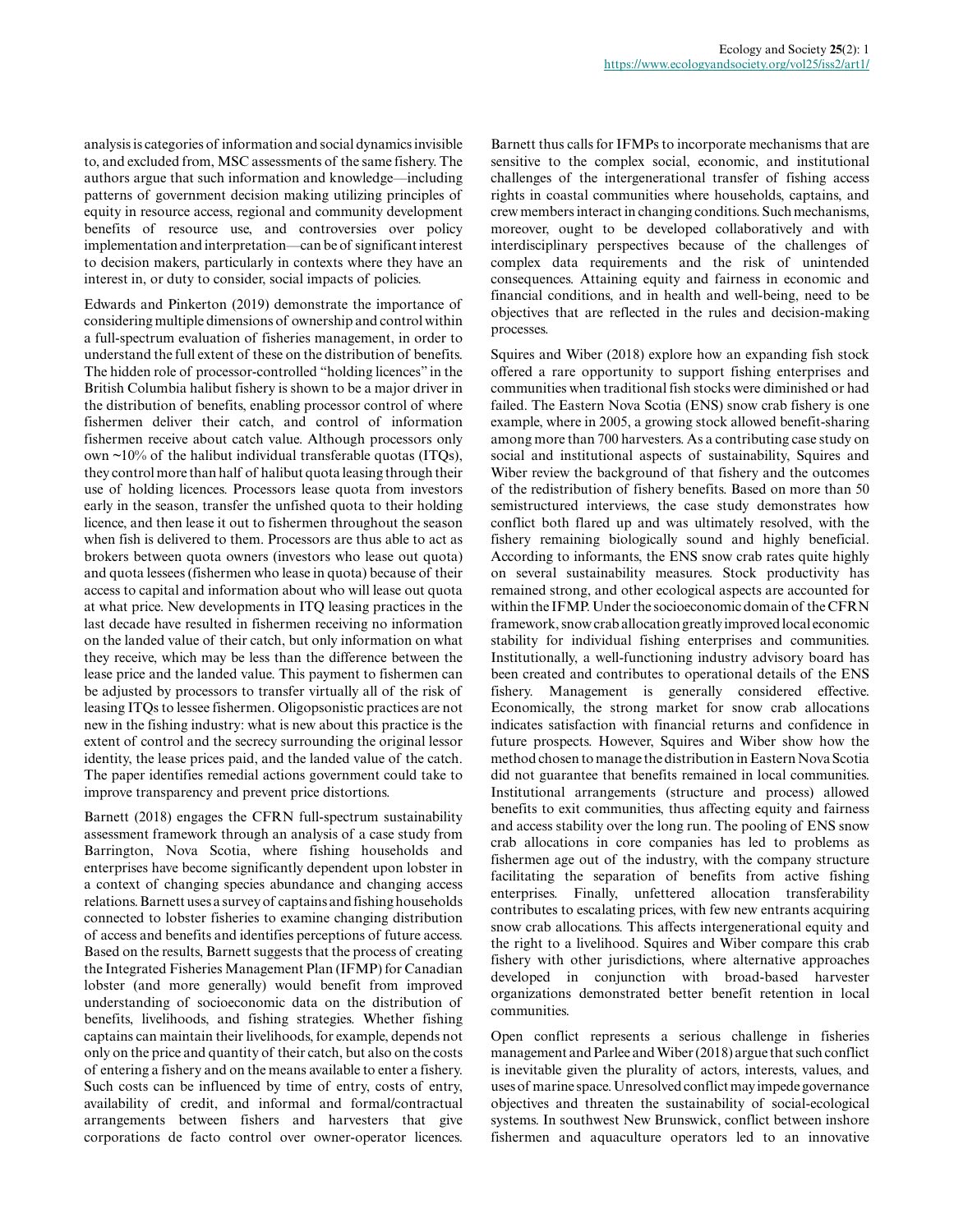institutional arrangement called the Southwest New Brunswick Bay of Fundy Marine Advisory Committee (MAC), a multistakeholder consultation process established in 2004 to both address conflict and to further marine planning. Parlee and Wiber draw on the experience of the MAC as a case study to explore potential governance measures for the CFRN sustainability framework. An assessment of the MAC experience offers significant lessons for advancing the theoretical approaches to good governance. Parlee and Wiber outline several lessons learned, including that such innovative governance needs to commit to a conflict resolution measure; allow for the possibility that overt forms of resistance may be an effective way forward; recognize that types of representation around the table can vary with significant impacts on outcome; provide communication plans for transparency and accountability to constituents; carefully monitor the role of government actors at the table; make explicit institutional or governance values and address value conflicts. Parlee and Wiber also conclude that, without explicit institutional indicators or measures of good governance such as conflict resolution, transparency and accountability cannot be assessed, or worse, may be traded off to achieve other objectives. In terms of the CFRN framework governance indicators, a weakness was identified in both the measure for transparency and the measure for inclusiveness. The framework allows users to assess whether there are mechanisms in place to ensure transparency and accountability. However, it focuses on the "what" question and is missing the "how" question. Therefore, to strengthen measures for transparency, Parlee and Wiber recommend that an indicator be added to examine how transparency and accountability criteria emerge, in addition to the shortcomings or assets of specific practices.

# **LOOKING FORWARD: FUTURE CHALLENGES OF SUSTAINABILITY?**

To move beyond the application of overly simplistic and often harmful panaceas in fisheries management, this special feature joins recent efforts to develop comprehensive frameworks that can draw on the diverse knowledge of different perspectives and that are tested through context-sensitive case studies (e.g., Young et al. 2018). In developing and applying a full-spectrum sustainability framework, the research initiated by Project 1.1 of the Canadian Fisheries Research Network reveals insight about developing comprehensive approaches to sustainable fisheries evaluation in general and including often-neglected areas of governance institutions and the social development in such approaches in particular. The inclusion of governance and social considerations into research projects was spurred both by research into existing Canadian policy statements and by the active participation of social scientists, government scientists, and fishing industry representatives in research design workshops, a coconstruction approach in which the independent owneroperator sector of eastern Canada's small-scale fishery fleet played a central role. A key contribution of this special feature is thus highlighting the importance of governance/institutional processes (Parlee and Wiber 2018, Angel et al. 2019, Jones and Stephenson 2019) and the distribution of resource access and benefits (Barnett 2018, Foley et al. 2018, Squires and Wiber 2018, Edwards and Pinkerton 2019, Mussels and Stephenson 2020). Overall, the research experience reveals several overarching critical and ongoing challenges:

- **1.** Interdisciplinary/transdisciplinary teams: Full-spectrum sustainability demands interdisciplinary or transdisciplinary approaches but, as others have noted (Turnhout et al. 2020), transdisciplinary and coproductive research is a major challenge because of institutional constraints, stove-piped/ siloed disciplinary cultures, power relations, and fragmented societal/industry values and interests.
- **2.** Social considerations: Although access to, and distribution of, benefits is central to fisheries management, there is much work to be done to integrate diverse social considerations, such as health and safety, into applications of full-spectrum sustainability. There also still remains a long way to go in persuading many management agencies to give social aspects any significant attention. Although there has been increasing call for incorporation of social aspects, there remains a lack of definition, information, expertise, and use in management.
- **3.** Governance considerations: Full-spectrum sustainability requires institutional structures and governance that can take a more holistic view. Such holistic views will be challenged to better account for conflicting interests and values, power relations, as well as challenges in participation, representation, transparency, and accountability.
- **4.** Practical application: Future work is needed to move fullspectrum sustainability frameworks into more usable toolkits for different societal actors. In addition to the papers in this special feature, the CFRN framework has been useful in extending the perspective of the ecosystem approach to regional management in Canada's Department of Fisheries and Oceans (Daly, Bundy, and Stephenson, *unpublished manuscript*), as a lens for evaluation of fisheries management plans (Paul and Stephenson 2019), as a framework for practical integration of integrated management (Stephenson et al. 2019*b*), and to help shape the International Council for the Exploration of the Sea's Strategic Initiative on Human Dimensions, and Cumulative Effects Assessment Framework (ICES 2018, 2019). As others have noted for other frameworks, future practical applications could also be facilitated through the development of an online version that develops databases with hyperlinks, menus, and other tools that can be used by different organizations and decision makers (see discussion in Young et al. 2018).

This research on full-spectrum sustainability contributes to broader efforts at integrating human dimensions into sustainability assessments. Although the emergence of new approaches and fields such as sustainability science over the last two decades have begun to develop frameworks cutting across natural and social sciences and coconstructing knowledge with scientific communities and society (Kates et al. 2001), preparing the next generation of sustainability scientists requires better attention to the broader and fundamental social structures often overlooked in the field, including interests, power, and social change and overcoming practical challenges of university training, the development of team-science skills, and effectively integrating diverse stakeholder perspectives into research (Breslow et al. 2016, Killion et al. 2018, Olsson and Ness 2019). Creatively, collaboratively and proactively addressing diverse social-ecological challenges will become even more challenging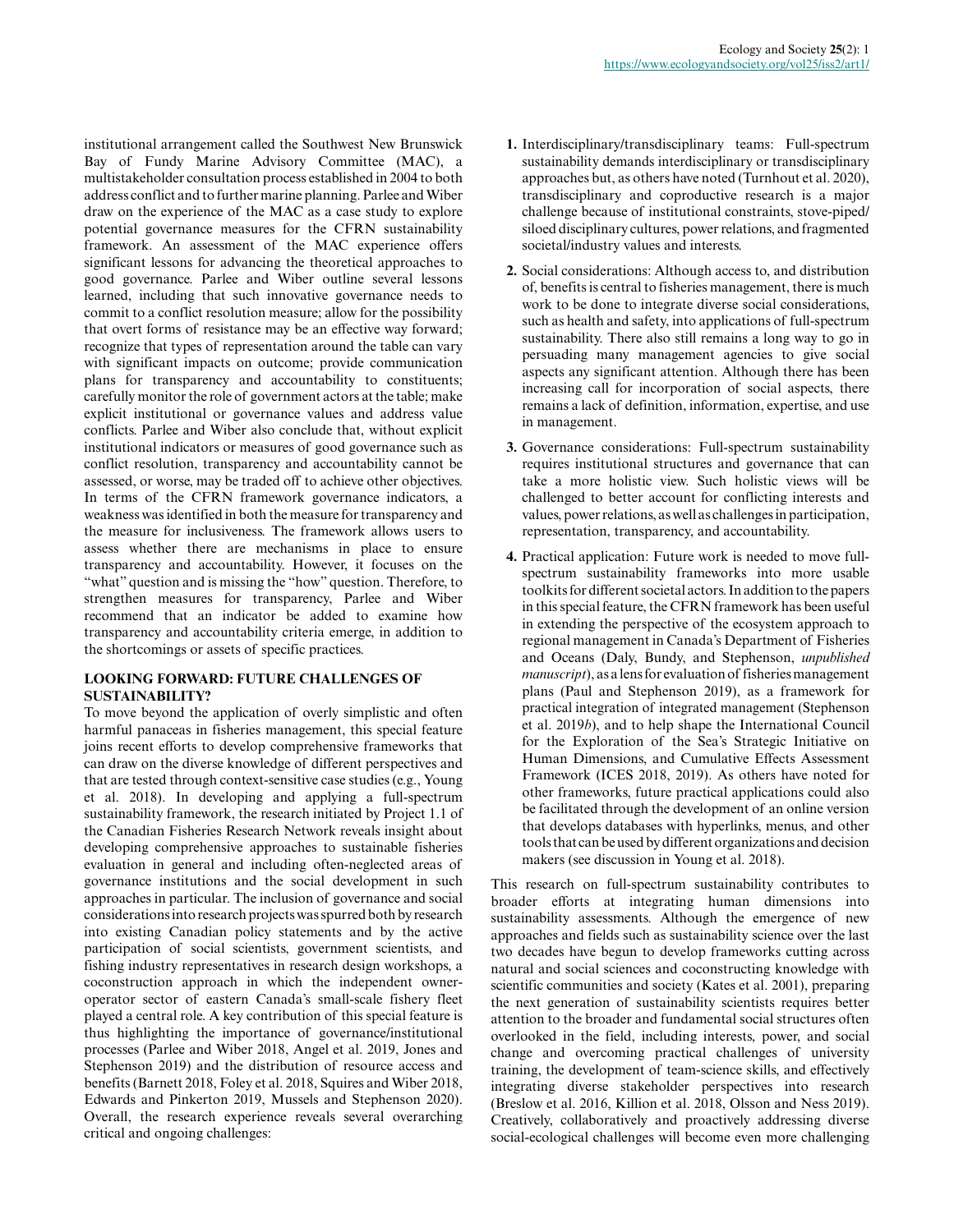in the future because of climate and ocean change (McDonald et al. 2019). Indeed, the United Nations has declared a Decade of Ocean Science for Sustainable Development (2021-2030) to gather ocean stakeholders worldwide behind a common framework that will ensure ocean science can reverse declines in ocean health, improve conditions for sustainable management of the ocean, and facilitate adaptation to ecosystem change (UNESCO 2019). Looking beyond this special feature, we propose the use of full-spectrum sustainability, including the four pillars identified by the Canadian Fisheries Research Network, as a useful tool in those efforts.

*Responses to this article can be read online at:* [http://www.ecologyandsociety.org/issues/responses.](http://www.ecologyandsociety.org/issues/responses.php/11509) [php/11509](http://www.ecologyandsociety.org/issues/responses.php/11509)

#### **Acknowledgments:**

*The authors gratefully acknowledge the members of the Canadian Fisheries Research Network and its funders for the support and inspiration for this publication.*

#### **Data Availability Statement:**

*Data/code sharing is not applicable to this article as no new data/ code were created or analyzed in this study.*

#### **LITERATURE CITED**

Angel, E., D. N. Edwards, S. Hawkshaw, C. Wor, and C. E. Parlee. 2019. An indicator framework to support comprehensive approaches to sustainable fisheries management. *Ecology and Society* 24(4):12. <https://doi.org/10.5751/ES-11242-240412>

Armitage, D. R., R. Plummer, F. Berkes, R. I. Arthur, A. T. Charles, I. J. Davidson-Hunt, A. P. Diduck, N. C. Doubleday, D. S. Johnson, M. Marschke et al. 2009. Adaptive co-management for social-ecological complexity. *Frontiers in Ecology and the Environment* 7(2):95-102.<https://doi.org/10.1890/070089>

Asche, F., and T. M. Garlock, J. L. Anderson, S. R. Bush, M. D. Smith, C. M. Anderson, J. Chu, K. A. Garrett, A. Lem, K. Lorenzen, A. Oglend, S. Tveteras, and S. Vannuccini. 2018. Three pillars of sustainability in fisheries. *Proceedings of the National Academy of Sciences* 115(44):11221-11225. [https://doi.org/10.1073/](https://doi.org/10.1073/pnas.1807677115) [pnas.1807677115](https://doi.org/10.1073/pnas.1807677115) 

Barnett, A. J. 2018. Recommendations for full-spectrum sustainability in Canadian lobster integrated management plans based on a socioeconomic analysis of Barrington, Nova Scotia. *Ecology and Society* 23(1):36.<https://doi.org/10.5751/ES-09981-230136>

Bond, A. J., and A. Morrison-Saunders. 2011. Re-evaluating sustainability assessment: aligning the vision and the practice. *Environmental Impact Assessment Review* 31(1):1-7. [https://doi.](https://doi.org/10.1016/j.eiar.2010.01.007) [org/10.1016/j.eiar.2010.01.007](https://doi.org/10.1016/j.eiar.2010.01.007) 

Breslow, S. J., B. Sojka, R. Barnea, X. Basurto, C. Carothers, S. Charnley, S. Coulthard, N. Dolšak, J. Donatuto, C. García-Quijano, et al. 2016. Conceptualizing and operationalizing human wellbeing for ecosystem assessment and management.

*Environmental Science & Policy* 66:250-259. [https://doi.](https://doi.org/10.1016/j.envsci.2016.06.023) [org/10.1016/j.envsci.2016.06.023](https://doi.org/10.1016/j.envsci.2016.06.023) 

Brooks, K., J. Schirmer, S. Pascoe, L. Triantafillos, E. Jebreen, T. Cannard, and C. M. Dichmont. 2015. Selecting and assessing social objectives for Australian fisheries management. *Marine Policy* 53:111-122.<https://doi.org/10.1016/j.marpol.2014.11.023>

Chapin III, F. S., S. R. Carpenter, G. P., Kofinas, C. Folke, N. Abel, W. C. Clark, P. Olsson, D. M. Stafford Smith, B. Walker, O. R. Young, F. Berkes, R. Biggs, J. M. Grove, R. L. Naylor, E. Pinkerton, W. Steffen, and F. J. Swanson. 2010. Ecosystem stewardship: sustainability strategies for a rapidly changing planet. *Trends in Ecology and Evolution* 25(4):241-249. [https://doi.](https://doi.org/10.1016/j.tree.2009.10.008) [org/10.1016/j.tree.2009.10.008](https://doi.org/10.1016/j.tree.2009.10.008) 

Charles, T., M. Wiber, K. Bigney, D. Curtis, L. Wilson, R. Angus, J. Kearney, M. Landry, M. Recchia, H. Saulnier, and C. White. 2010. Integrated management: a coastal community perspective. *Horizons* 10(4):26-34.

Chuenpagdee, R., and A. M. Song. 2012. Institutional thinking in fisheries governance: broadening perspectives. *Current Opinion in Environmental Sustainability* 4(3):309-315. [https://doi.](https://doi.org/10.1016/j.cosust.2012.05.006) [org/10.1016/j.cosust.2012.05.006](https://doi.org/10.1016/j.cosust.2012.05.006) 

Dahl, A. L. 2012. Achievements and gaps in indicators for sustainability. *Ecological Indicators* 17:14-19. [https://doi.](https://doi.org/10.1016/j.ecolind.2011.04.032) [org/10.1016/j.ecolind.2011.04.032](https://doi.org/10.1016/j.ecolind.2011.04.032) 

Davis, K., A. Fisher, B. Kingsbury, and S. Engle Merry. 2012. *Governance by indicators: global power through quantification and rankings.* Oxford University, Oxford, UK. [https://doi.](https://doi.org/10.1093/acprof:oso/9780199658244.001.0001) [org/10.1093/acprof:oso/9780199658244.001.0001](https://doi.org/10.1093/acprof:oso/9780199658244.001.0001) 

Edwards, D. N., and E. Pinkerton. 2019. The hidden role of processors in an individual transferable quota fishery. *Ecology and Society* 24(3):36.<https://doi.org/10.5751/ES-11148-240336>

Elkington, J. 2013. Enter the triple bottom line. Pages 23-38 *in* A. Henriques and J. Richardson, editors. *The triple bottom line.* Routledge, New York, New York, USA.

Fletcher, W. J., J. Shaw, S. J. Metcalf, and D. J. Gaughan. 2010. An ecosystem based fisheries management framework: the efficient, regional-level planning tool for management agencies. *Marine Policy* 34:1226-1238.<https://doi.org/10.1016/j.marpol.2010.04.007>

Foley, P. 2013. National government responses to Marine Stewardship Council (MSC) fisheries certification: insights from Atlantic Canada. *New Political Economy* 18(2):284-307. [https://](https://doi.org/10.1080/13563467.2012.684212) [doi.org/10.1080/13563467.2012.684212](https://doi.org/10.1080/13563467.2012.684212) 

Foley, P. 2019. A Coxian perspective on transnational business governance interactions: counter-hegemonic certification movements in fisheries. Pages 294-314 *in* S. Wood, R. Schmidt, E. Meidinger, B. Eberlein, and K. W. Abbott, editors. *Transnational business governance interactions: advancing marginalized actors and enhancing regulatory quality.* Edward Elgar,Cheltenham, UK.

Foley, P., D. A. Okyere, and C. Mather. 2018. Alternative environmentalities: recasting the assessment of Canada's first Marine Stewardship Council-certified fishery in social terms. *Ecology and Society* 23(3):37.<https://doi.org/10.5751/ES-10382-230337>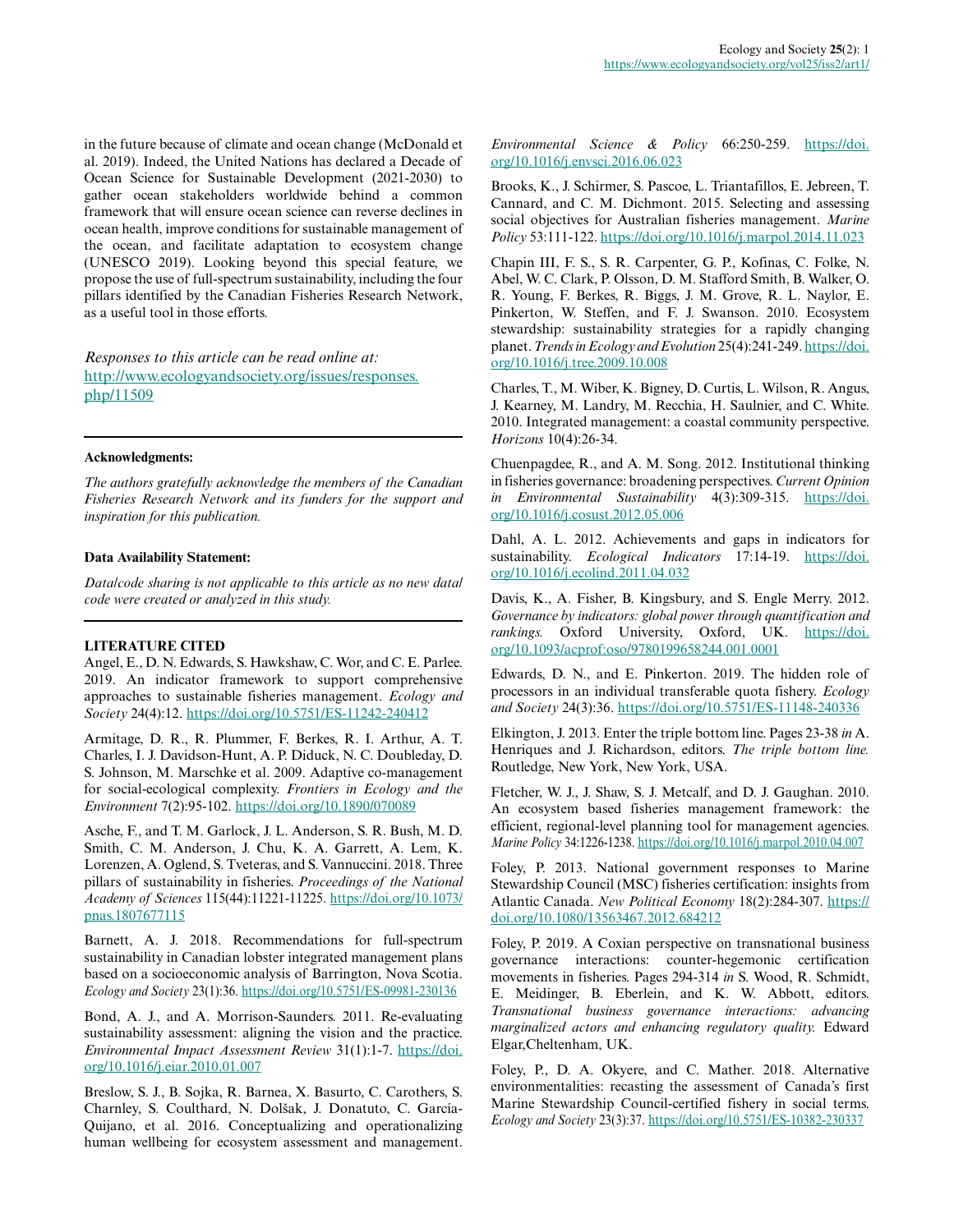Food and Agriculture Organization (FAO). 2003. Fisheries management: the ecosystem approach to fisheries. *Technical Guidelines for Responsible Fisheries* 4(2):112.

Hicks, C., A. Levine, A. Agrawal, X. Basurto, S. J. Breslow, C. Carothers, S. Charnley, S. Coulthard, N. Dolsak, J. Donatuto, C. Garcia-Quijano, M. B. Mascia, K. Norman, M. R. Poe, T. Satterfield, K. St. Martin, and P. S. Levin. 2016. Engage key social concepts for sustainability. *Science* 352(6281):38-40. [https://doi.](https://doi.org/10.1126/science.aad4977) [org/10.1126/science.aad4977](https://doi.org/10.1126/science.aad4977) 

International Council for the Exploration of the Sea (ICES). 2018. *Report of the SIHD workshop on balancing economic, social, and institutional objectives in integrated assessments (WKSIHD-BESIO).* ICES, Copenhagen, Denmark.

International Council for the Exploration of the Sea (ICES). 2019. *Working group on cumulative effects assessment approaches in management (WGCEAM).* ICES, Copenhagen, Denmark. <http://doi.org/10.17895/ices.pub.5759>

Jacquet, J. L., and D. Pauly. 2007. The rise of seafood awareness campaigns in an era of collapsing fisheries. *Marine Policy* 31 (3):308-313. <https://doi.org/10.1016/j.marpol.2006.09.003>

Jentoft, S., and R. Chuenpagdee. 2009. Fisheries and coastal government as a wicked problem. *Marine Policy* 33(4):553-560. <https://doi.org/10.1016/j.marpol.2008.12.002>

Jones, O. P., and R. L. Stephenson. 2019. Practical use of fullspectrum sustainability in the Bay of Fundy. *Ecology and Society* 24(3):25. <https://doi.org/10.5751/ES-11010-240325>

Kates, R. W., W. C. Clark, R. Corell, J. M. Hall, C. C. Jaeger, I. Lowe, J. J. McCarthy, H. J. Schellnhuber, B. Bolin, N. M. Dickson, et al. 2001. Sustainability science. *Science* 292(5517):641-642. <https://doi.org/10.1126/science.1059386>

Kates, R. W., T. M. Parris, and A. A. Leiserowitz. 2005. What is sustainable development? Goals, indicators, values, and practice. *Environment: Science and Policy for Sustainable Development* 47 (3):8-21.<https://doi.org/10.1080/00139157.2005.10524444>

Killion, A. K., K. Sterle, E. Bondank, J. Drabik, A. Bera, S. Alian, K. Goodrich, M. Hale, R. A. Myer, Q. Phung, A. M. Shew, and A. W. Thayer. 2018. Preparing the next generation of sustainability scientists. *Ecology and Society* 23(4):39. [https://doi.](https://doi.org/10.5751/ES-10395-230439) [org/10.5751/ES-10395-230439](https://doi.org/10.5751/ES-10395-230439) 

Kittinger, J. N., L. C. L. Teh, E. H. Allison, N. J. Bennett, L. B. Crowder, E. M. Finkbeiner, C. Hicks, C. G. Scarton, K. Nakamura, Y. Ota, et al. 2017. Committing to socially responsible seafood. *Science* 356(6341):912-913. [https://doi.org/10.1126/](https://doi.org/10.1126/science.aam9969) science.aam9969

Kofinas, G. P., and F. S. Chapin III. 2009. Sustaining livelihoods and human well-being during social-ecological change. Pages 55-75 *in* C. Folke, G. P. Kofinas, and F. S. Chapin, editors. *Principles of ecosystem stewardship: resilience-based natural resource management in a changing world.* Springer, New York, New York, USA. [https://doi.org/10.1007/978-0-387-73033-2\\_3](https://doi.org/10.1007/978-0-387-73033-2_3) 

Konefal, J. 2013. Environmental movements, market-based approaches, and neoliberalization: a case study of the sustainable seafood movement. *Organization & Environment* 26(3):336-352. <https://doi.org/10.1177/1086026612467982>

Lélé, S. M. 1991. Sustainable development: a critical review. *World Development* 19(6):607-621. [https://doi.org/10.1016/0305-750X](https://doi.org/10.1016/0305-750X(91)90197-P) [\(91\)90197-P](https://doi.org/10.1016/0305-750X(91)90197-P) 

Levin, P. S., S. J. Breslow, C. J. Harvey, K. C. Norman, M. R. Poe, G. D. Williams, and M. L. Plummer. 2016. Conceptualization of social-ecological systems of the California current: an examination of interdisciplinary science supporting ecosystembased management. *Coastal Management* 44(5):397-408. [https://](https://doi.org/10.1080/08920753.2016.1208036) [doi.org/10.1080/08920753.2016.1208036](https://doi.org/10.1080/08920753.2016.1208036)

McDonald, K. S., A. J. Hobday, P. A. Thompson, A. Lenton, R. L. Stephenson, B. D. Mapstone, L. X. C. Dutra, C. Bessey, F. Boschetti, C. Cvitanovic, et al. 2019. Proactive, reactive, and inactive pathways for scientists in a changing world. *Earth's Future* 7(2):60-73.<https://doi.org/10.1029/2018EF000990>

Meadowcroft, J. 2000. Sustainable development: a new (ish) idea for a new century? *Political Studies* 48(2):370-387. [https://doi.](https://doi.org/10.1111/1467-9248.00265) [org/10.1111/1467-9248.00265](https://doi.org/10.1111/1467-9248.00265)

Micheli, F., G. De Leo, G. G. Shester, R. G. Martone, S. E. Lluch-Cota, C. Butner, L. B. Crowder, R. Fujita, S. Gelcich, et al. 2014. A system‐wide approach to supporting improvements in seafood production practices and outcomes. *Frontiers in Ecology and the Environment* 12(5):297-305.<https://doi.org/10.1890/110257>

Millennium Ecosystem Assessment. 2005. *Ecosystems and human well-being: synthesis.* Island, Washington, D.C., USA.

Mussells, C., and R. L. Stephenson. 2020. A comparison of sustainability objectives: how well does the Canadian Fisheries Research Network framework compare with fisheries, forestry, and aquaculture certification schemes? *Ecology and Society* 25 (1):17. <https://doi.org/10.5751/ES-11368-250117>

Olsson, L., and B. Ness. 2019. Better balancing the social and natural dimensions in sustainability research. *Ecology and Society* 24(4):7.<https://doi.org/10.5751/ES-11224-240407>

Ommer, R. 2000. *Just fish: ethics and Canadian marine fisheries.* Institute of Social and Economic Research, Memorial University, St. John's, Newfoundland, Canada.

Ommer, R. E., I. R. Perry, G. Murray, and B. Neis. 2012. Socialecological dynamism, knowledge, and sustainable coastal marine fisheries. *Current Opinion in Environmental Sustainability* 4 (3):316-322. <https://doi.org/10.1016/j.cosust.2012.05.010>

Ostrom, E., and M. Cox. 2010. Moving beyond panaceas: a multitiered diagnostic approach for social-ecological analysis. *Environmental Conservation* 37(4):451-463. [https://doi.org/10.1017/](https://doi.org/10.1017/S0376892910000834) [S0376892910000834](https://doi.org/10.1017/S0376892910000834) 

Parkes, G., J. A. Young, S. F. Walmsley, R. Abel, J. Harman, P. Horvat, A. Lem, A. MacFarlane, M. Mens, and C. Nolan. 2010. Behind the signs—a global review of fish sustainability information schemes. *Reviews in Fisheries Science* 18(4):344-356. <https://doi.org/10.1080/10641262.2010.516374>

Parlee, C. E., and M. G. Wiber. 2018. Using conflict over risk management in the marine environment to strengthen measures of governance. *Ecology and Society* 23(4):5. [https://doi.](https://doi.org/10.5751/ES-10334-230405) [org/10.5751/ES-10334-230405](https://doi.org/10.5751/ES-10334-230405) 

Paul, S. D., and R. L. Stephenson. 2019. *The integration of fullspectrum ecosystem-based management in Canadian fisheries*